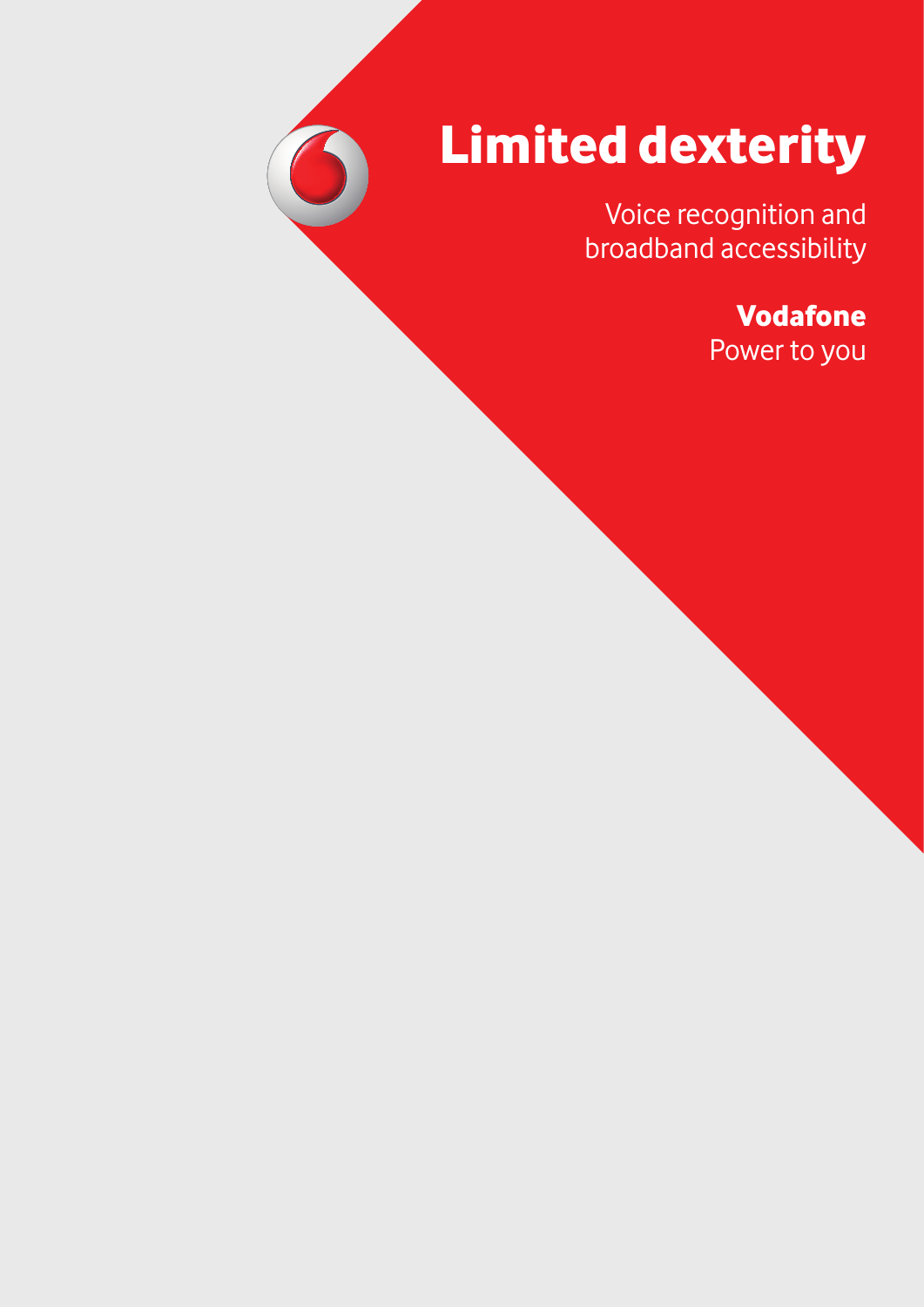## **Voice recognition and broadband accessibility**

We're here to make your life simpler if you find it tricky to handle a computer.

Voice recognition lets you give commands to your computer to open programs, dictate text, and carry out many other tasks — just by using your voice.

## **Windows**

Windows Speech Recognition (comes with Windows Vista, Windows 7, Windows 8 and Windows 10 but not Windows XP) lets you use your computer without a mouse or keyboard.

If you want to use this service:

- Click the Start button on the Windows key
- Type Ease of Access Center into the search box at the bottom left corner of the start menu and press Enter
- Choose Use the computer without a keyboard or mouse.



Find out more:

[Speech Recognition in Windows 7](http://windows.microsoft.com/en-us/windows/use-speech-recognition-operate-windows-programs#1TC=windows-7)  [Speech Recognition in Windows Vista](http://windows.microsoft.com/en-us/windows/use-speech-recognition-operate-windows-programs%231TC=windows-7#1TC=windows-vista) [Speech Recognition in Windows 8](http://windows.microsoft.com/en-us/windows-8/using-speech-recognition) [Speech Recognition in Windows 10](http://windows.microsoft.com/en-us/windows-10/getstarted-use-speech-recognition)